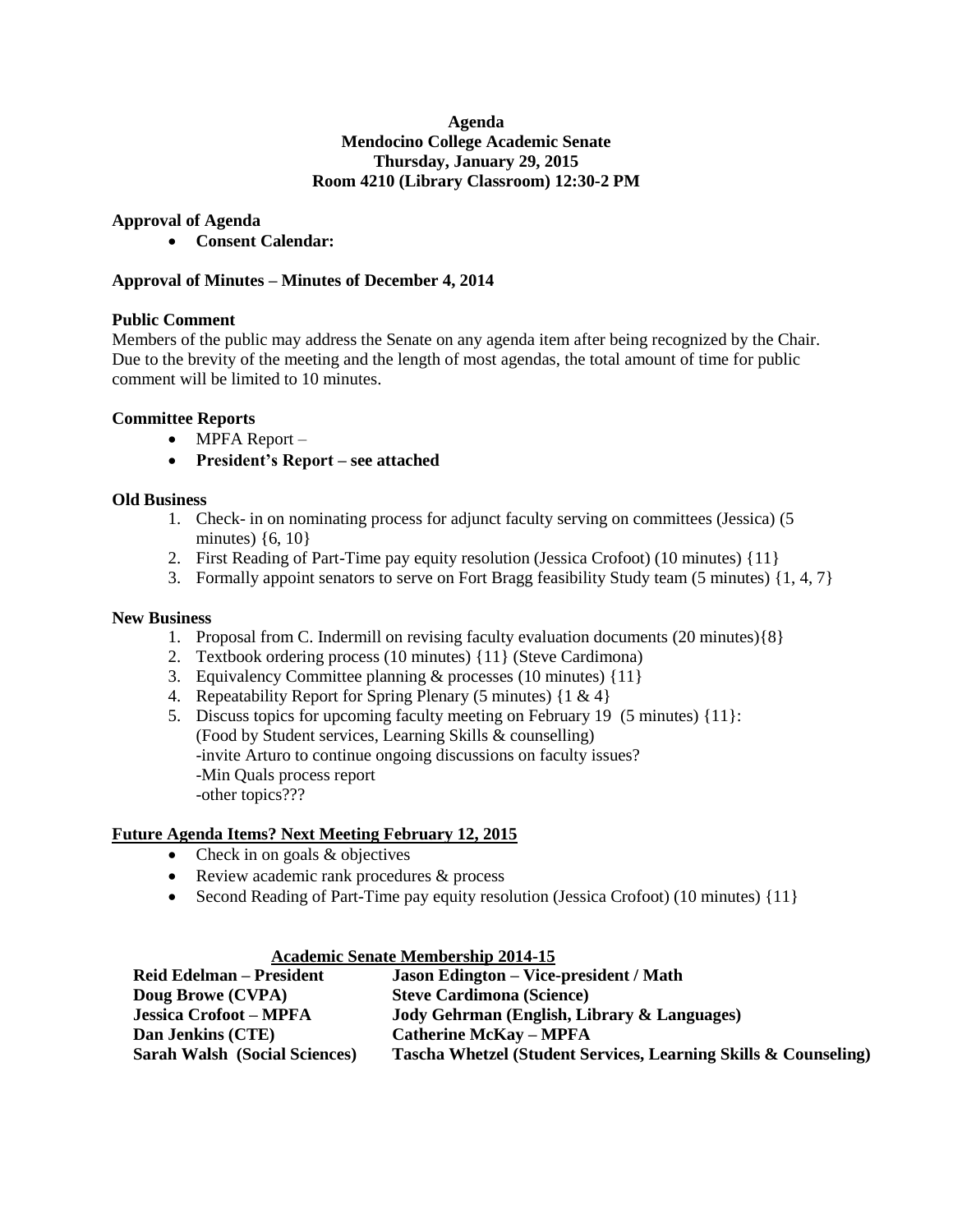# MINUTES Mendocino College Academic Senate Thursday, December 4, 2014 12:30 – 2:00 p.m., Room 4210

| Call to Order            | Reid Edelman called the meeting to order at: 12:31                                                                                                                                                                                                                                                                                                                                                                                                                                                                                                                              |
|--------------------------|---------------------------------------------------------------------------------------------------------------------------------------------------------------------------------------------------------------------------------------------------------------------------------------------------------------------------------------------------------------------------------------------------------------------------------------------------------------------------------------------------------------------------------------------------------------------------------|
| Present                  | Dan Jenkins, Tascha Whetzel, Steve Cardimona, Jody Gehrman, Doug Browe,<br>Jason Edington, Jessica Crofoot, Catherine McKay, Sarah Walsh and Reid<br>Edelman                                                                                                                                                                                                                                                                                                                                                                                                                    |
| Absent                   | None                                                                                                                                                                                                                                                                                                                                                                                                                                                                                                                                                                            |
| Agenda Approval          | M/S/C (McKay/Edington) to approve the Agenda of December 4, 2014.                                                                                                                                                                                                                                                                                                                                                                                                                                                                                                               |
| <b>Minutes Approval</b>  | M/S/C ( <i>Edington/Crofoot</i> ) to approve the Minutes of November 20, with a<br>change for Edington under Old Business.                                                                                                                                                                                                                                                                                                                                                                                                                                                      |
| <b>Public Comment</b>    | None                                                                                                                                                                                                                                                                                                                                                                                                                                                                                                                                                                            |
| <b>Committee Reports</b> | <b>MPFA</b><br>There are conferences available for Part-Time instructors to attend on January 16<br>$-18$ in Las Vegas; February 20 – 22 in San Diego; and April 24 – 26 in Costa<br>Mesa. All expenses are paid. Please contact Crofoot for details if interested.                                                                                                                                                                                                                                                                                                             |
|                          | The District did not bring negotiation items to the Board at the last meeting.<br>Discussions will take place next week.                                                                                                                                                                                                                                                                                                                                                                                                                                                        |
|                          | <b>President's Report</b><br>A written report was provided with the meeting agenda. The following<br>information was included: PPAC $(11/17/14)$ and PBC $(11/18/14)$ .                                                                                                                                                                                                                                                                                                                                                                                                         |
| Old Business             | <b>Process for Scheduling Classes – Centers</b><br>Edelman talked to VP Guleff and Deans - Hixenbaugh and Polak regarding this<br>issue. Edelman was re-assured that faculty are wanted and welcomed to consult<br>with the Deans regarding classes. The Deans feel as if some faculty do not want<br>to be involved in the process. They would appreciate any assistance. The Deans<br>are sensitive to classes being offered at the Centers. Dean Polak mentioned that<br>there are things to consider regarding the flow of classes that students may expect<br>to continue. |
|                          | Jenkins mentioned that sometimes faculty were not consulted when they wanted<br>to be.                                                                                                                                                                                                                                                                                                                                                                                                                                                                                          |
|                          | Edelman – Dean Polak did mention an issue with CDV – Certain classes needed<br>to be offered due to the sequence.                                                                                                                                                                                                                                                                                                                                                                                                                                                               |
|                          | Edington is a Co-chair on the Enrollment Management Committee – VP Guleff<br>and Edington would like faculty to understand that process is about more than<br>just how scheduling works within their program(s), but it is also about how we                                                                                                                                                                                                                                                                                                                                    |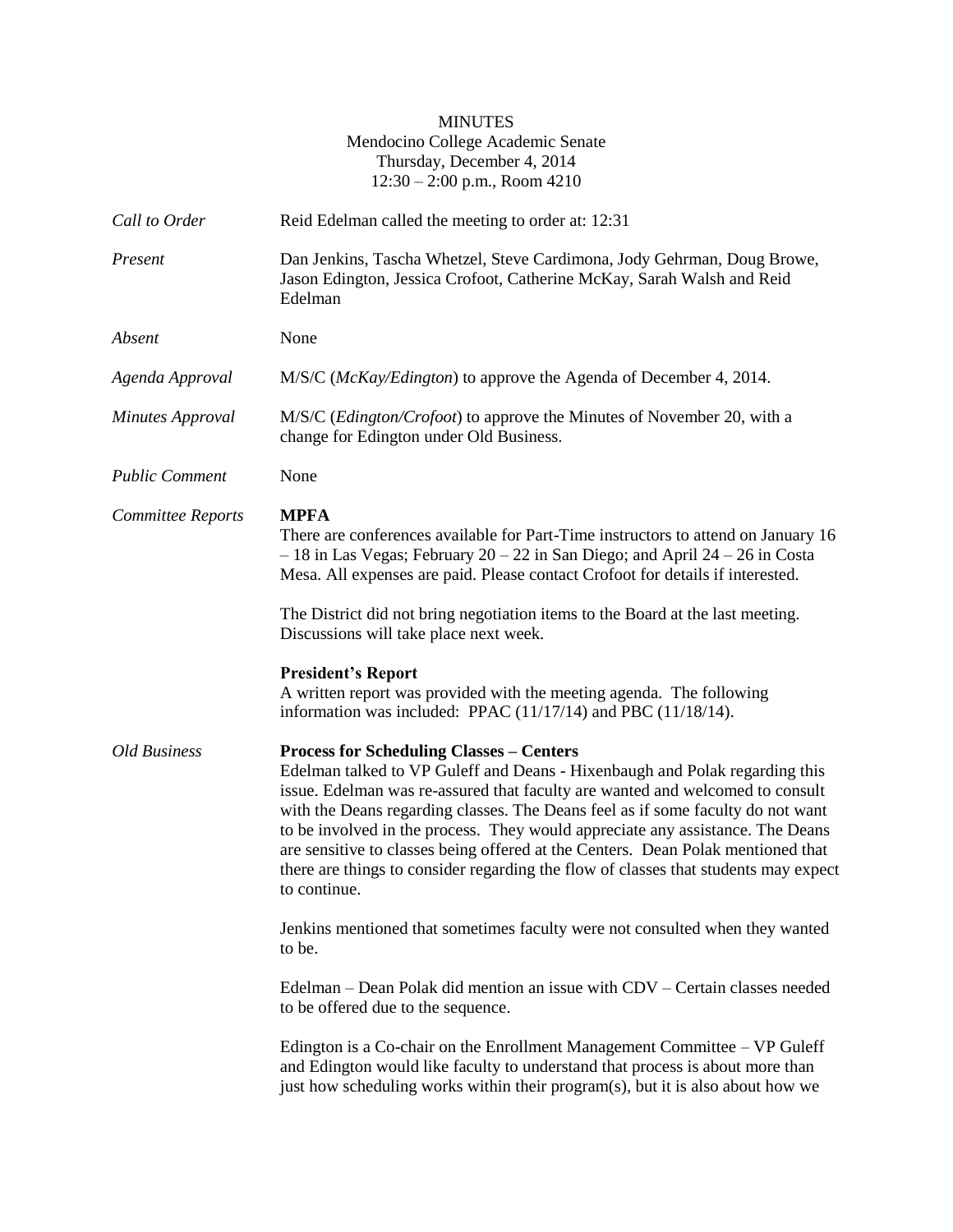can support enrollment growth.

Gehrman has taught classes at the Lake Center. She was able to learn more about the students and what their expectations are of classes being taught.

Jenkins mentioned that Toni always sends out information regarding the schedule of classes. There may not be an issue with the Ukiah campus. At the Centers though, all full-time faculty should be involved with the class offerings.

#### **Interim Support – Fort Bragg**

Edelman talked to President Reyes, as well as, VP Guleff and Deans Hixenbaugh and Polak regarding the Fort Bragg Center. They are being cautious. President Reyes felt that certain things need to be completed before we can fully invest resources, but all agreed that we should increase our presence to the extent we can. There is a need for a receptionist and signage.

Edelman mentioned the need for lighting and technology as well.

According to Dean Polak there are various limits with the agreement – legally certain things we can do. Until next level of agreement has been made there are limitations.

Jenkins asked about the feasibility study. Is there a survey regarding programs, etc? Need to plan for this now if planning to continue a presence at the Center. Need to hire and orient faculty if planning to have a certificate program. The Fort Bragg Center has not had a certificate program for many years.

Edington will bring up at next VP/Deans meeting regarding the feasibility study. Has a survey been completed? He wants to make sure that faculty and Senators are part of the process.

Cardimona mentioned a need for a plan. The fall semester schedules will be asked for soon.

Crofoot mentioned that basic services should be offered to students regardless of the study being done.

### **Additional Information Provided from Edelman and VP Guleff Following the meeting:**

Guleff - We have been focused on the Follow-Up Report, but will meet on the 18th to discuss the sub change report. Additionally we have a writing group scheduled for the 15-17th. Also, Eileen has had numbers prepared since last spring.

Edelman - The Accreditation Steering Committee is working on the substantive change report for Fort Bragg. The involvement of the Academic Senate is welcomed. Are there any of you who would like to participate in this? I think that we as a Senate we should be involved in this. I think that Dan, Jason and Jody would be spectacular additions to this team, but I know you are all incredibly busy…so let me know… Also, is this an opportunity that I should send out to all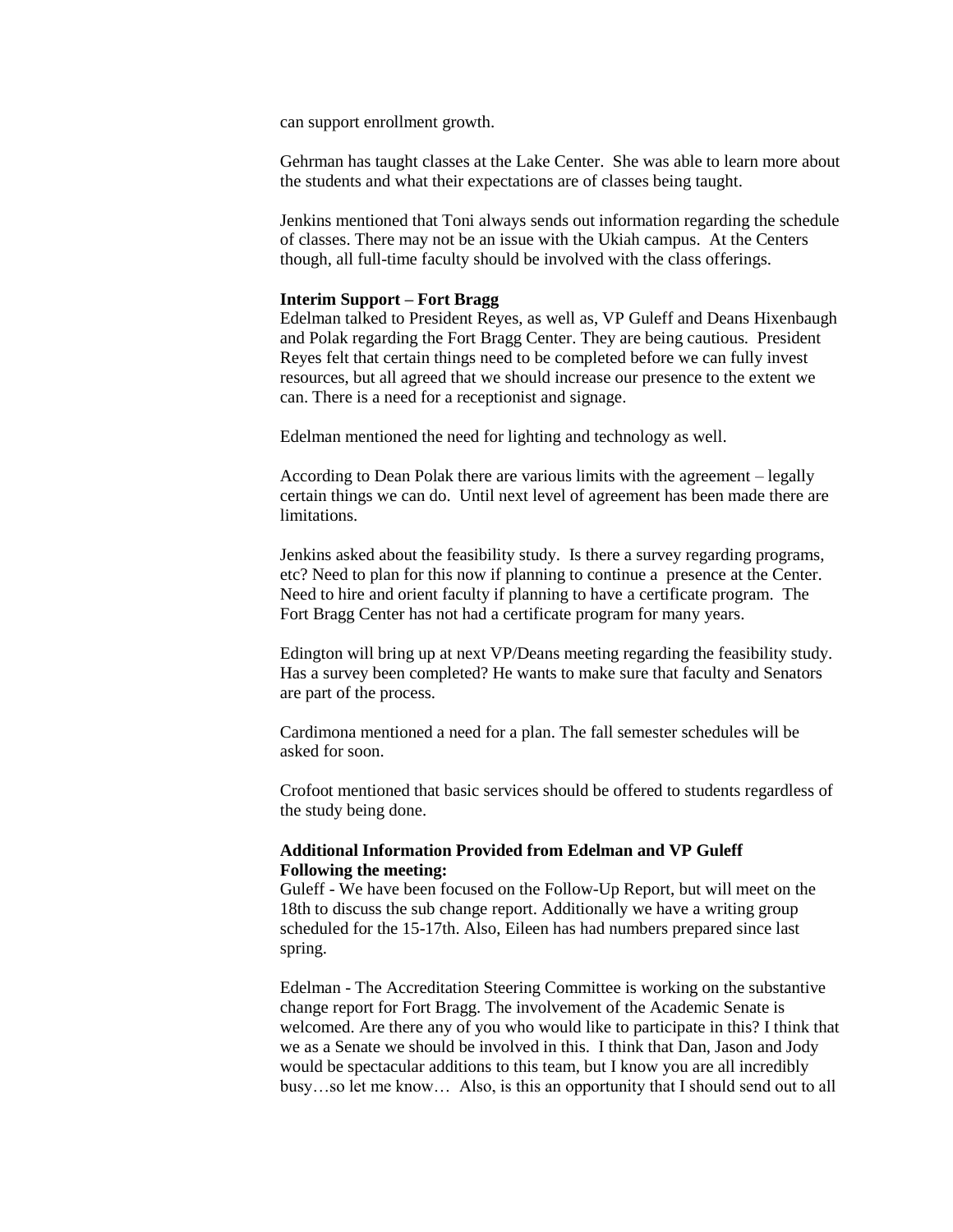faculty? I thought I'd first start with you all as Senators. The first meeting is coming up on Dec 18, so time is short. Let me know what you think.

|  | Guleff - There is still plenty to do, so we welcome any and all volunteers! |  |
|--|-----------------------------------------------------------------------------|--|
|--|-----------------------------------------------------------------------------|--|

| <b>Date</b> | <b>Activity</b>                                                                                |
|-------------|------------------------------------------------------------------------------------------------|
| October     | Bring First Draft of Ft. Bragg Revenues and Expenditures to<br><b>PBC</b>                      |
| November    | Groups pull together information for their sections                                            |
| December    | Committee draft together by mid-December (Faculty<br>contributions due by Friday, December 12) |
| January     | Collect evidence plus revise draft                                                             |
| February    | Rough draft to campus by mid-February                                                          |
| March       | Revisions to draft plus refine evidence                                                        |
| April       | Submit Substantive Change Report to ACCJC by April 15                                          |
| May         | <b>ACCJC</b> reviews Substantive Change Report                                                 |

## **Shared Governance – In-Service**

Edelman mentioned that Edington has been in touch with Dolores Davison and Kale Braden from the State Academic Senate to attend the In-Service and provide information regarding shared governance.

# **Tentative Schedule –**

| Thursday, January 15 |                                                                                                                                                                                                                                                                                               |
|----------------------|-----------------------------------------------------------------------------------------------------------------------------------------------------------------------------------------------------------------------------------------------------------------------------------------------|
| $1:00 - 2:30$ p.m.   | Senators meet with guests to discuss best practices for<br>Senates, roles and responsibilities, AB 1725, interactions<br>with other constituent groups and any other issues that<br>come up, including time for $Q \& A$ .                                                                    |
| $2:30 - 4:00$ p.m.   | Senators along with VP Guleff, President Reyes, VP<br>Cichocki, Deans - Polak, Hixenbaugh, Ketmani and any<br>other representatives from non-faculty groups to broaden<br>our discussion with regard to best practices, $Q \& A$ ,<br>campus budgeting and planning, staffing processes, etc. |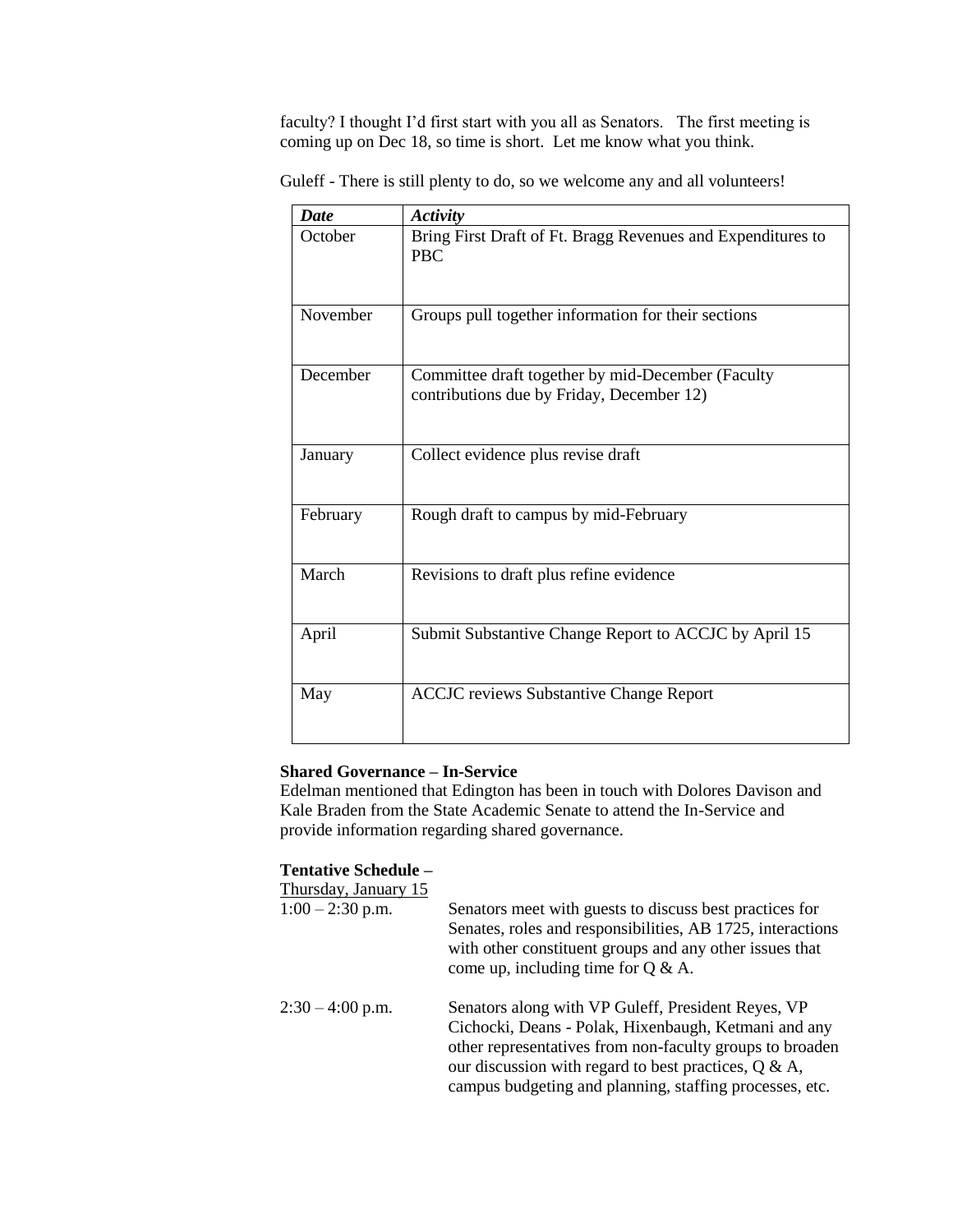| Friday, January 16     |                                                                                                                                            |
|------------------------|--------------------------------------------------------------------------------------------------------------------------------------------|
| <b>Morning Session</b> | Guests provide 15 to 20 minute presentation at<br>$In-$<br>service on roles and responsibilities of Academic Senate<br>and best practices. |
| Afternoon Session      | Guests debrief and discuss all of the above at our full<br>faculty session.                                                                |

E-mail Edelman regarding what questions belong best at the various sessions. Please send information to constituent groups. Edelman would like to have information by December 12 and will forward information to Dolores and Kale.

Jenkins suggested that it would be good idea to include the Classified Senate members as well. David Bushway would like to improve relations between the Classified and Academic Senate.

#### **Hayward Award**

Cardimona and Indermill have discussed the process via e-mail Cardimona will be speaking with Skip Beale. They will determine what needs to be completed and will send information to Edelman by December 11<sup>th</sup>.

#### **Nominating Process – Part-Time Faculty**

Edelman asked Crofoot about the nomination process. Crofoot responded - Since negotiations have not continued at this time, she will follow up with this process in January.

### **Representative Area Reports**

Browe – Please attend the Art Show today. The Ceramics Department is holding a Sale on Friday, at noon. The Culinary and MESA clubs will provide food. The Ceramics and Horticulture Clubs will have items for sale inside the gymnasium. The Foundation is providing 500 cloth bags for the sale. Browe mentioned that Lisa Rosenstreich, the new Art Instructor, has done a great job this past semester.

Edelman mentioned that Rosenstreich and Byard collaborated during the play. Rosenstreich and Byard assisted enthusiastically and wonderfully with the set design.

The Theatre Department received funding from the Foundation to help offset the student matinee fee for Eurydice. Each student paid \$2 to attend, instead of the \$5 fee. A full house of students from Eagle Peak, Pomolita, River Oak, Ukiah High were in attendance. The student matinee is a great way to have students come to the campus.

Walsh – No news from Social Sciences but from the ESL side, Walsh is the Chair of the Basic Skills Committee. The group is working on exciting things for the Spring semester:

- 1) Supplemental Instruction tutoring for Basic Skills Math, ENG and ESL.
- 2) The group is also bringing back redesigned and updated Writing Workshops.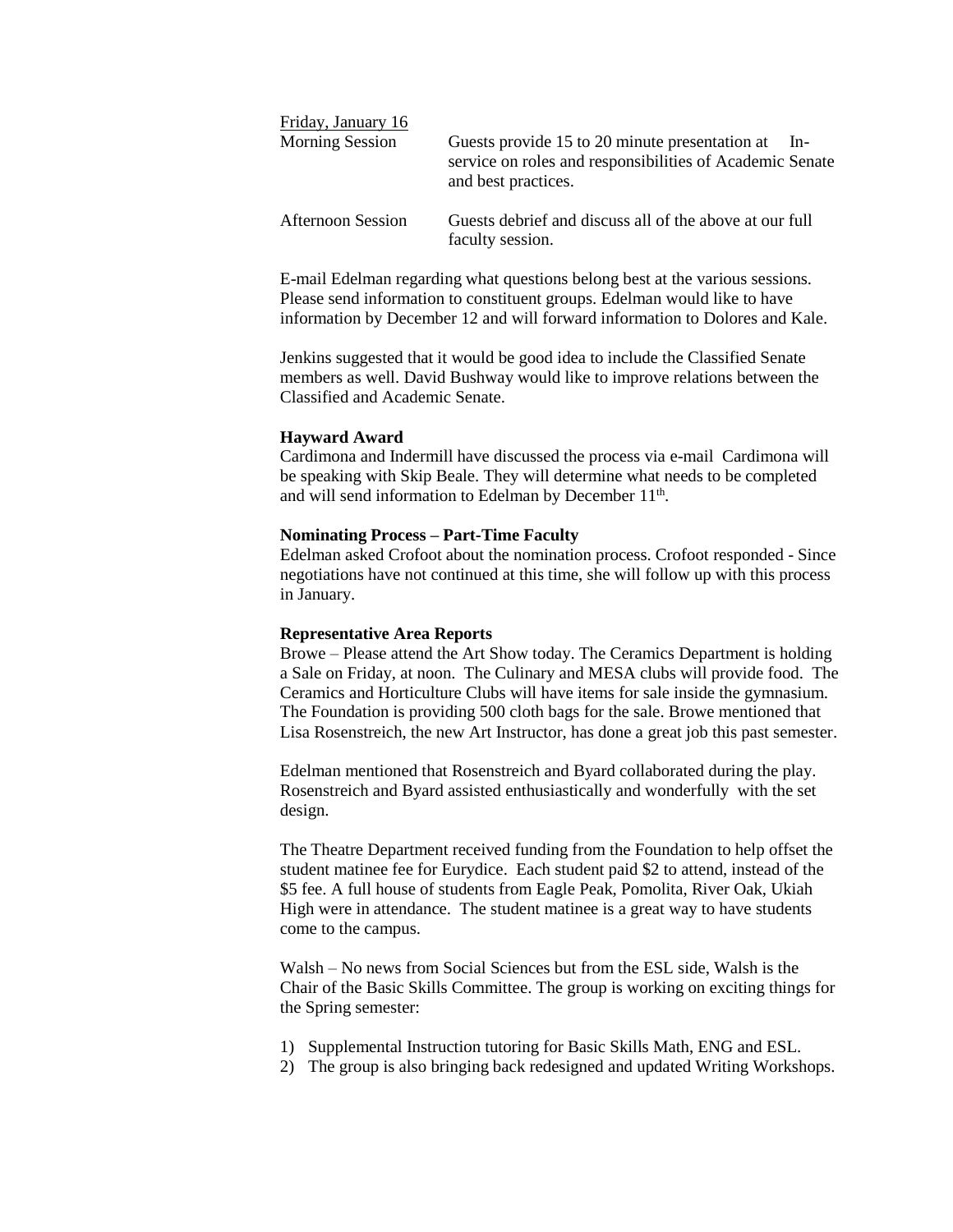3) The group is also working to implement "Intrusive" Counseling practices. With Minerva Flores, the results of all projects will be analyzed in the hopes that they will all help students to be more successful.

Edelman – **"**Basic Skills Completion" – Mention of Walsh, Boswell and Polak in a statewide publication on Basic Skills implementation in CCCs. The two publications are online resources, but a limited number of printed editions are available.

Jenkins is working on a survey with the Nursing and Culinary Arts Departments.

Whetzel mentioned that Student Services has been very busy with implementing 3SP, priority registration/general registration, and numerous plans that must be completed. The Student Equity plan is being drafted this week. This plan will most likely lead to changes and additions to counseling, orientation, placement testing, and many student services in the next year.

Jenkin**s** mentioned - there are two Deans for Instruction and one Dean for Student Services. He would advocate for an Assistant Dean of Student Services to be responsible for some critical areas. Students need full support to succeed. How might we advocate for this as a Senate?

Edelman mentioned the Senate Rostrum. There is an article about Student Equity and may be a good resource of information.

Cardimona – Recent discussion of scheduling at the Centers. Each semester there is a problem with textbook ordering. There seems to be a different process each semester. Should we, as a Senate, advocate for what should be done?

Edelman discussed this at the VP/Deans meeting. He felt that the new online ordering systems was easy to use.

Edington worked with Brian, the Bookstore Manager to create a master list of books for each class in math, which is updated as book change. Brian is open to suggestions.

Gehrman is serving on Buccelli's tenure committee. She teaches English. Gehrman is offering a "Writing Your Novel Your Way" through community extension. This workshop will be offered in the spring. She also mentioned that some creative writers have not returned to take classes due to repeatability issues.

Gehrman is working on Program Review for Communication and Speech classes. Argument and Debate classes will be offered this spring.

Edington mentioned that Aeron Ives will be leaving soon. The position was placed in Program Review. Banta ran the AMC Math competition for students 8<sup>th</sup> grade and below. Ketmani is involved in Phi Theta Kappa. Edington would like to have advisors and particular faculty included in the Phi Theta Kappa organization on campus.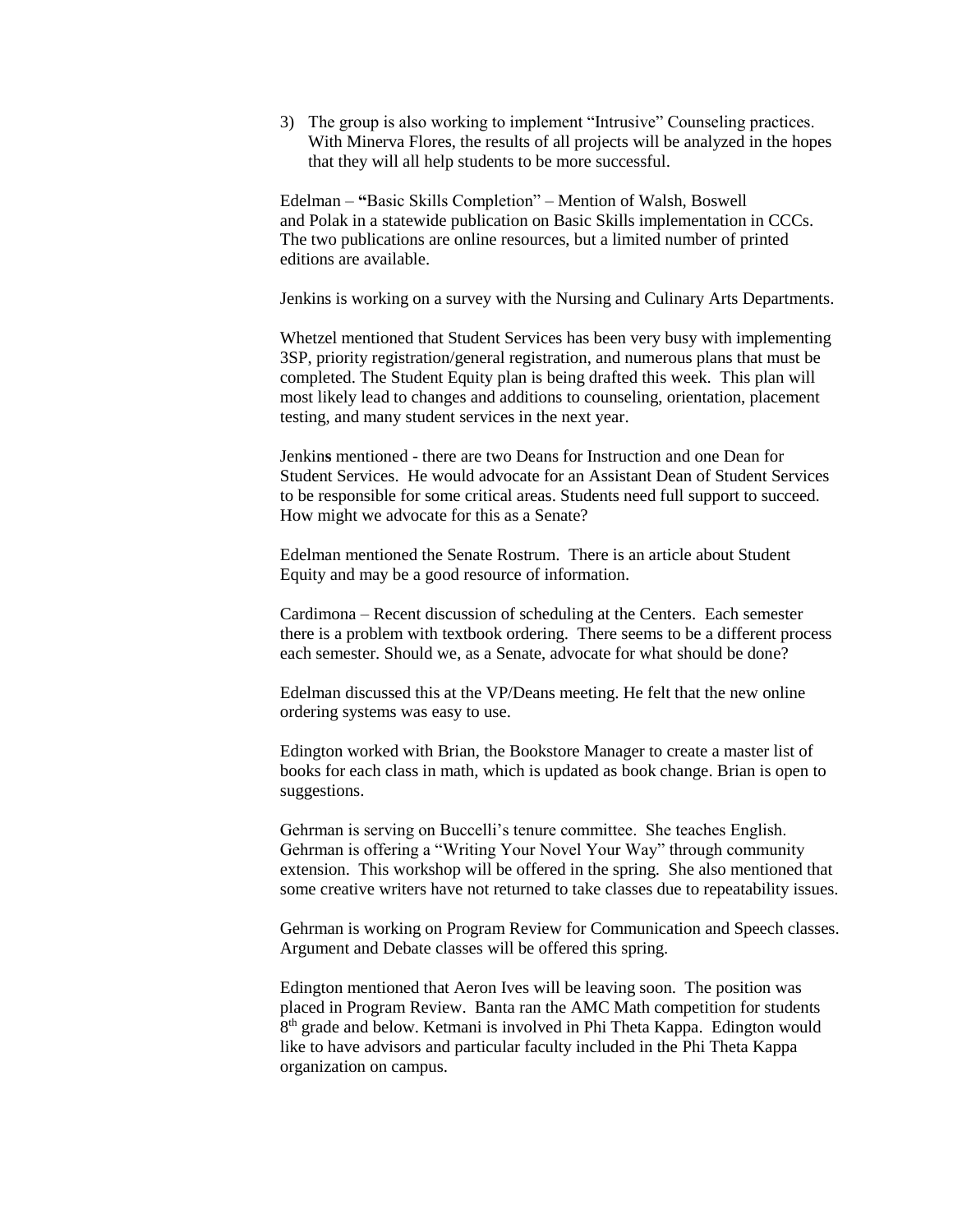|                     | On a Statewide level, Edington attended a committee meeting with regards to<br>OEI/Basic Skills - Online Basic Skills with Math and English. Non-credit basic<br>skills courses can be a challenge for students as the units may not count towards<br>their load for financial aid, parents health care, insurance, etc. They have a<br>limited numbers of classes that might count with regards to financial aid.                                                                                                                                                                                                                                                                                                                                                                                                                                                                                                                                                                                                                                                                          |
|---------------------|---------------------------------------------------------------------------------------------------------------------------------------------------------------------------------------------------------------------------------------------------------------------------------------------------------------------------------------------------------------------------------------------------------------------------------------------------------------------------------------------------------------------------------------------------------------------------------------------------------------------------------------------------------------------------------------------------------------------------------------------------------------------------------------------------------------------------------------------------------------------------------------------------------------------------------------------------------------------------------------------------------------------------------------------------------------------------------------------|
|                     | Crofoot mentioned the part-time faculty are moving forward with regard to<br>negotiations. She will have more to report after the first of the year.                                                                                                                                                                                                                                                                                                                                                                                                                                                                                                                                                                                                                                                                                                                                                                                                                                                                                                                                        |
|                     | McKay asked about the Federal holiday recognition - Veteran's Day.                                                                                                                                                                                                                                                                                                                                                                                                                                                                                                                                                                                                                                                                                                                                                                                                                                                                                                                                                                                                                          |
|                     | Edelman mentioned that there was support for the change.                                                                                                                                                                                                                                                                                                                                                                                                                                                                                                                                                                                                                                                                                                                                                                                                                                                                                                                                                                                                                                    |
| <b>New Business</b> | <b>First Reading - Part-Time Pay Equity Resolution</b><br>Crofoot asked to postpone the reading.<br>Crofoot mentioned $-$ if the language is going to change then we should wait on<br>this process.                                                                                                                                                                                                                                                                                                                                                                                                                                                                                                                                                                                                                                                                                                                                                                                                                                                                                        |
|                     | <b>Plenary Session – Edington</b><br>There is a listing of all the Resolutions that were passed.<br>http://asccc.org/sites/default/files/Final%20Fall%202014%20Resolutions.pdf                                                                                                                                                                                                                                                                                                                                                                                                                                                                                                                                                                                                                                                                                                                                                                                                                                                                                                              |
|                     | Matriculation – Area 18, Defines writing assessment practices for California<br>Community Colleges. Agreed to one "human" reader for this process.                                                                                                                                                                                                                                                                                                                                                                                                                                                                                                                                                                                                                                                                                                                                                                                                                                                                                                                                          |
|                     | Edington has worked on forming a caucus – received overwhelming support – $A$<br>place where those of us that have difficulties or serious ramifications for small<br>Districts like ours. The formal request will be on the ASCCC's Executive<br>Committee agenda in January.                                                                                                                                                                                                                                                                                                                                                                                                                                                                                                                                                                                                                                                                                                                                                                                                              |
|                     | Browe asked if there were any resolutions or any votes passed regarding<br>repeatability.                                                                                                                                                                                                                                                                                                                                                                                                                                                                                                                                                                                                                                                                                                                                                                                                                                                                                                                                                                                                   |
|                     | Edington mentioned - if you exhaust repeatability down in the Los Angeles area<br>you have other colleges that you can attend. In this area students do not have<br>those opportunities due to geography.                                                                                                                                                                                                                                                                                                                                                                                                                                                                                                                                                                                                                                                                                                                                                                                                                                                                                   |
|                     | <b>Student Equity Plan</b><br>Walsh, Whetzel and Crofoot serve on this committee on behalf of the Senate.<br>The committee has been charged with writing a draft, which has been a faculty<br>lead process. There are 19 committee members. The committee is working with<br>full-time faculty, part-time faculty, administration, community members, and<br>students. The Veterans Affairs office will be working with the committee<br>members in the future. They are in the writing phase of this plan and meeting<br>weekly. They are working to examine our campus data to look at what<br>populations of students are experiencing the greatest disproportionate<br>impact. They are looking at which students are struggling most in terms of<br>various state mandated indicators. Three main areas were highlighted in campus<br>data - Foster Youth, Native American, and African American students. As work<br>progresses, this will extend to other populations at a later date. The groups were<br>chosen by the State and campus data led decisions about which of the state |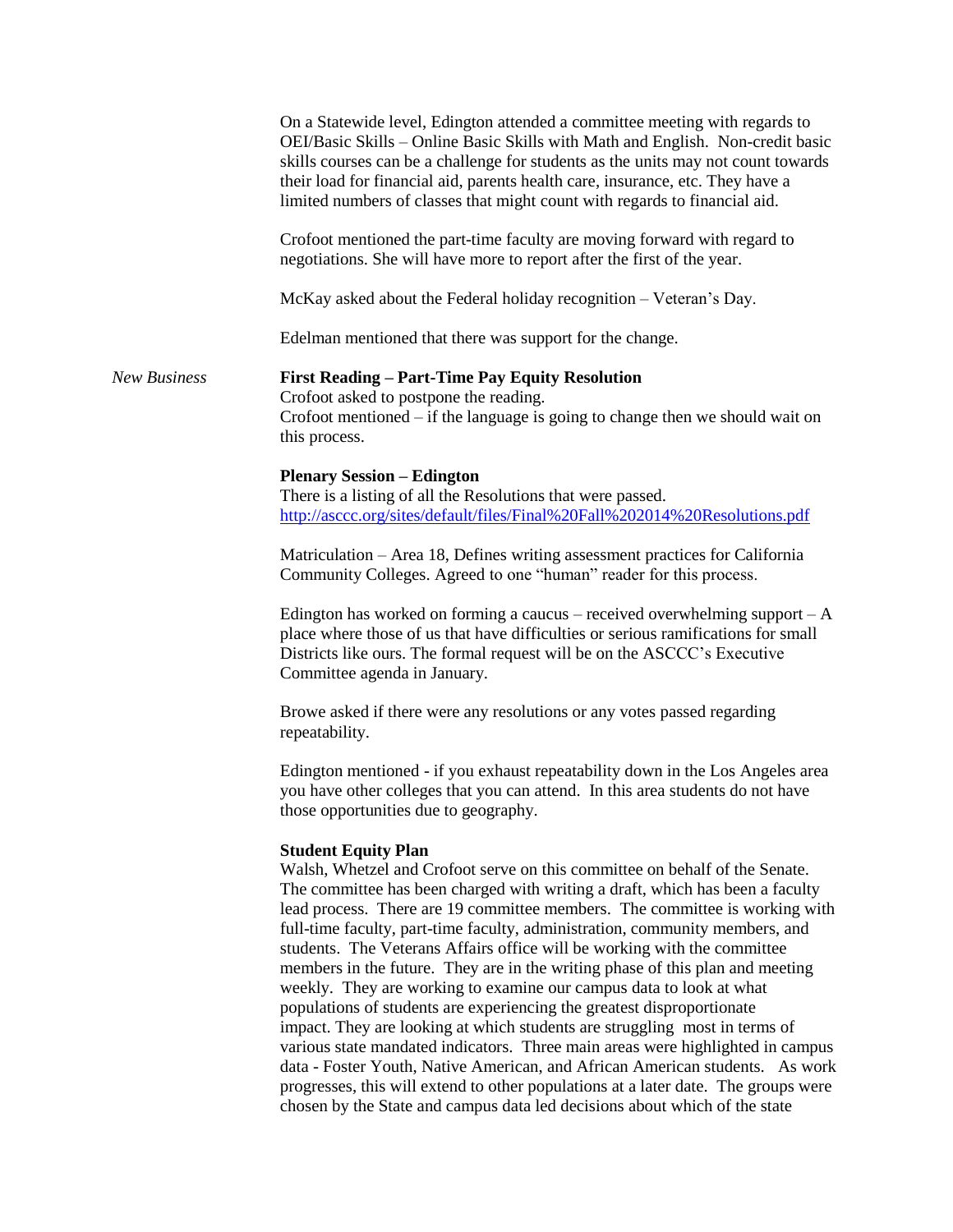mandated groups we would focus on in our plan now. The work groups have written their goals and objectives for each group and the committee is in the process of writing a draft of the plan. The plan will be sent to Reid for his signature next week.

M/S/C (*Jenkins/Edington*) to approve Edelman to sign the report when submitted.

### **Topics – Faculty Meeting (December 11th)**

- Silva will talk about Marketing/Graphics Services
- Discuss the survey and various view points
- Enjoy each other's company/End of the year!

#### *Future Agenda Items* Textbook Ordering Process

Proposal – Indermill (Revising Evaluation Documents)

The Senate will be charged with reviewing minimum qualifications.

Edelman we will take lead as Senate President on how to proceed. Will need to look at all files. All full-time and part-time instructors. May need to request additional information. If the instructor does not meet minimum qualifications they may need additional training. The files that will be reviewed are post 2003 with regard to single-subject equivalency.

Equivalency Committee – Planning & Processes

Jenkins mentioned a web site - tranparent.com to view salaries of various colleges.

*Next Meeting* Thursday, January 29, 2015

*Adjournment* The meeting adjourned at 1:58 p.m.

### Academic Senate Membership 2014/2015

Reid Edelman – President Steve Cardimona Jason Edington – Vice President Jessica Crofoot – MPFA Tascha Whetzel Catherine McKay – MPFA Jody Gehrman Sarah Walsh Dan Jenkins Doug Browe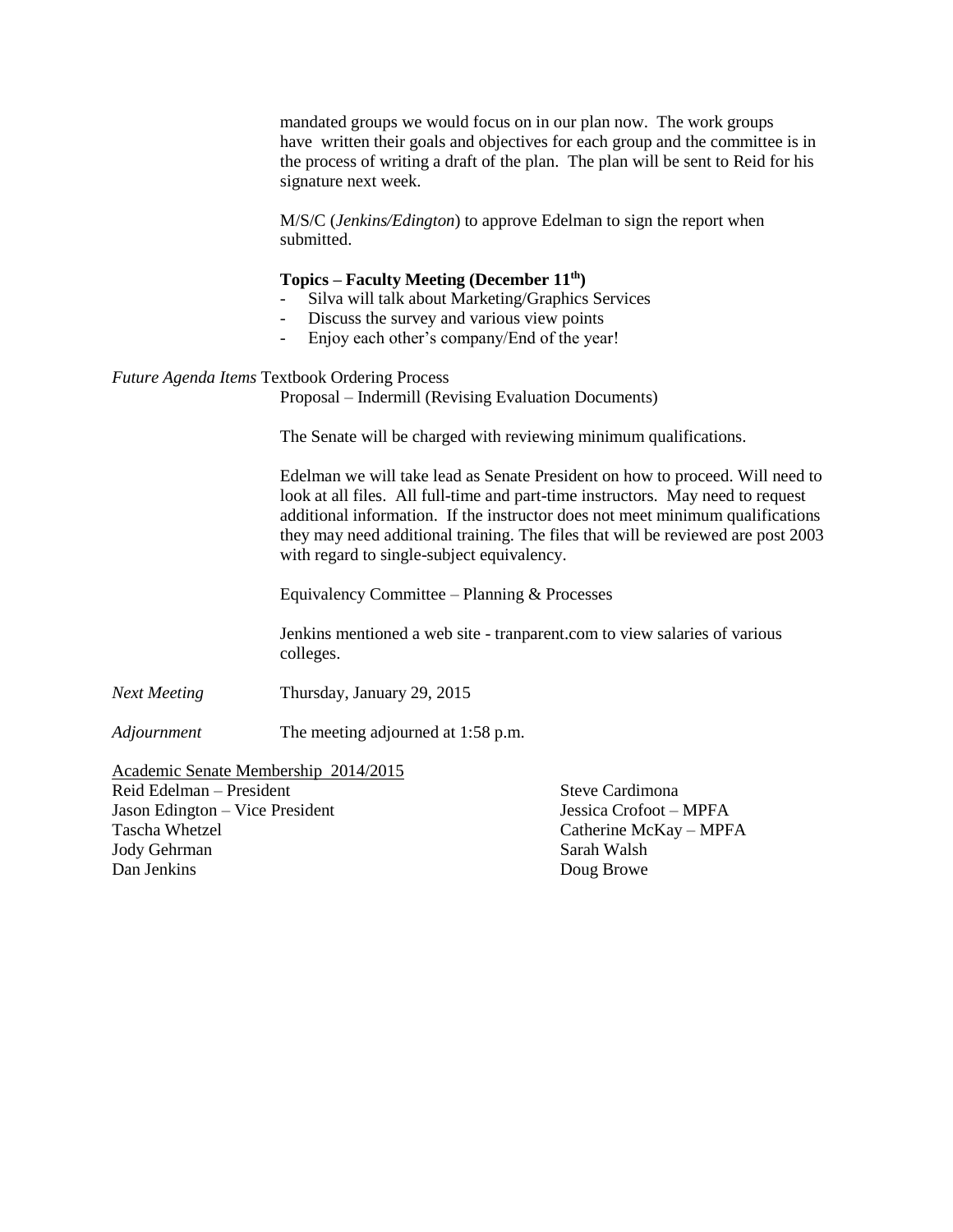# **PRESIDENT'S REPORT, for 1/29/15 AS Meeting**

Respectfully submitted by Reid Edelman, Academic Senate President, 12/18/14

# **PBC 12/2/14, 2:30-4 PM**

**I. SLO Report(Jenkins & Guleff):** 80% assessed currently; higher if you remove courses that have no full-time faculty in discipline or have only been offered once in the cycle. Still, there is significant work to do to be in compliance. With SAOs, 25 out of 29 are complete. Should be at 100% by the end of this semester.

# **SLOT Activities:**

- SLO assessment evaluation in process
- PSLOs/SAOs should be in process or complete for Program Review Part II completers.
- Mapping and assessment (of PLSOs & ISLOs) will occur in the Spring.
- SLOT is in process of reviewing ASCJC standards. Concerns regarding I.B.67 (disaggregation, analysis and application of SLO data). Jason expressed concern about doing this while preserving anonymity of faculty and students. Steve Hixenbaugh felt that this would be done on institutional level. Minerva mentioned that we are already gathering this through the Equity Plan process.
- Method needed to track how identified needs are addressed.
- Efforts to change culture of how SLOs are perceived by faculty ("marketing" of SLOs as a useful activity).
- Review of ISLO # 6 (lifelong learning) to be reconsidered by request of Academic Senate.
- **II. Budget Report (VP Cichocki):** Revisit questions and concerns regarding multi-year projections. 1.1 million dollar problem if we hit 2900. If we hit 3045 (which seems like a stretch currently), this would reduce our problem by about \$660,000. Also, these projections assume no future COLA from state. If state were to reimburse us for additional retirement contribution costs, our portion would be about \$120,000, which would be good, but would not solve our deficit problem.
- **III. Staffing (President Reyes, VPs Cichocki & Guleff):** President Reyes asked for input on establishing criteria for prioritizing staffing requests, in addition to last year's staffing rubric). Discussion related to how to balance needs to replace retirees, how to staff programs with no full-time faculty oversight and how to meet established external mandates. We will need to address how to weight these needs. Also discussed need to stay within 50% Law and CTE/SSSP funding sources which are outside of the 50% Law.
- **IV. Board Policies:** President Reyes presented list of many policies under review and extensive progress being made to get us up to date.

# **Next meeting: December 16, 2014**

# **VP / Deans / Senate Meeting 12/9/14, 8:30-10 AM**

**I: Substantive Change / Ft. Bragg:** Dan is already on this committee. Jody will be invited to join. Writing sessions December 15, 16, & 17 all day as available. Meeting on December 18 at 3 PM. Courses included in initial Ft. Bragg offerings are largely dictated by the "teach-out" plan. Debra was very open to creating a survey instrument to gauge community needs and interest, but the survey would need to be directed to fit within constraints of what we can offer in terms of facilities and staff and budget.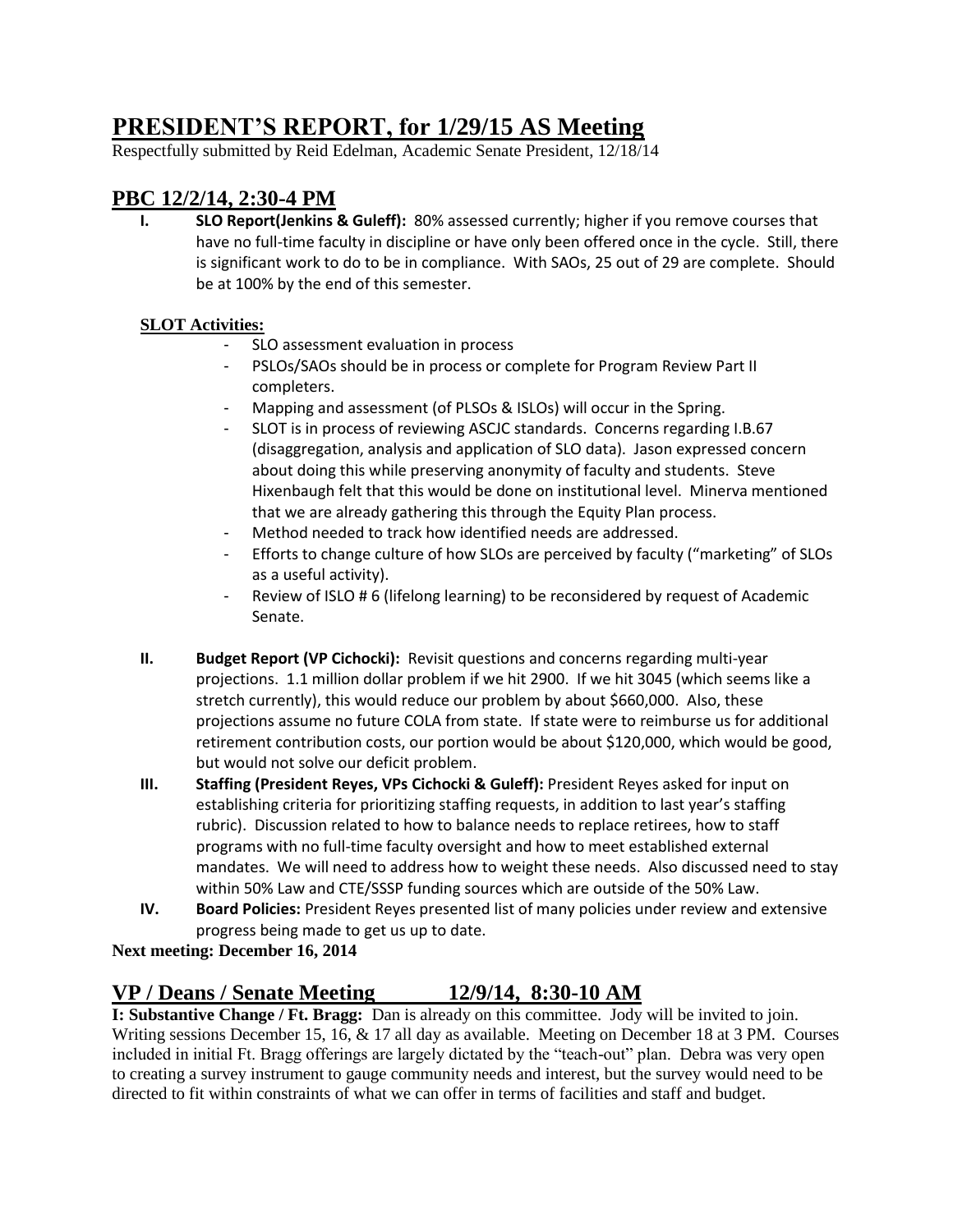**II. Bookstore:** Ginna met with Brian, bookstore manager. We have some instructors who have not turned in text-book orders. Bookstore cannot give full buy-back value unless faculty have turned in their books for the following semester. Debra and Mary worked to develop schedule and Mary communicate with Brian in planning book order process. Text-book process is on the senate radar and will be on an upcoming agenda, possibly with including Brian as a guest. Note that Board Policy requires Dean and Full Time faculty to be in the loop in ordering process.

**III. Special Admit Students:** legal opinion was shared with regard to admission of underage students. Younger than 13 or under Junior status requires instructor and dean signature. Most requests for ages under 13 are not approved by dean. 16 years of age is lower limit for fitness lab. Other courses also have special age limits due to content or equipment used. WE need to get this into the Administrative Procedure.

**IV. In-service & Visit by ASCCC on Jan 15 & 16:** I asked for feedback on proposed timing of sessions and also for suggested topics and questions. Issues raised included participatory governance & AB 1725, minimum qualifications, advocacy, BP & AP regarding "rely primarily upon" and "consult collegially with" language, resources available from state senate, policy development and league (CCLC) guidelines, advocacy & support for small rural colleges, time for our faculty / staff to bring forward issues we have struggled with as a small rural college (such as effect of lifelong learning & repeatability restrictions), open Q & A.

Proposed schedule:

# **Thursday January 15**

Enrollment Management Presentation: AM New Full Time Faculty meeting: AM. 12-1 lunch ASCCC with senators: 1-2:30 Administration and senators: 2:30-4 (senators, deans, VPs, president & directors and any interested faculty)

# **Friday January 16**

General session 9-12. Faculty meeting: 1-3 PM. Department meetings: 3-4 PM

# **EAP 12/9/14, 2:30-4 PM**

**I: Goal Worksheet:** Reid mentioned that he had completed the required goals & objectives worksheet for EAP and submitted it to Minerva.

**II. Proposed New GE Certificates:** Rebecca presented two GE certificate proposals for our approval and subsequent consideration by the Curriculum Committee. EAP members had no concerns and supported proposals unanimously. A PAT will need to be created. Members suggested include: Kurt Kombs, Anastasia Simpson Logg, Debra Polak & Minerva Flores. **III Spring Meting Times:** Cindy has proposed EAP meeting times for Spring semester via Outlook. No conflicts were presented.

**IV. Proposal for managing Program Review presented by Dan Jenkins:** problems with data collection and general nature of data requested. Need to define what data we need and wish to request . Also, Dan argued for a need for a shepherd (as with SLOs) to oversee Program Review process. We can look at these issues as we review this year's program reviews and also as we plan for next year's cycle.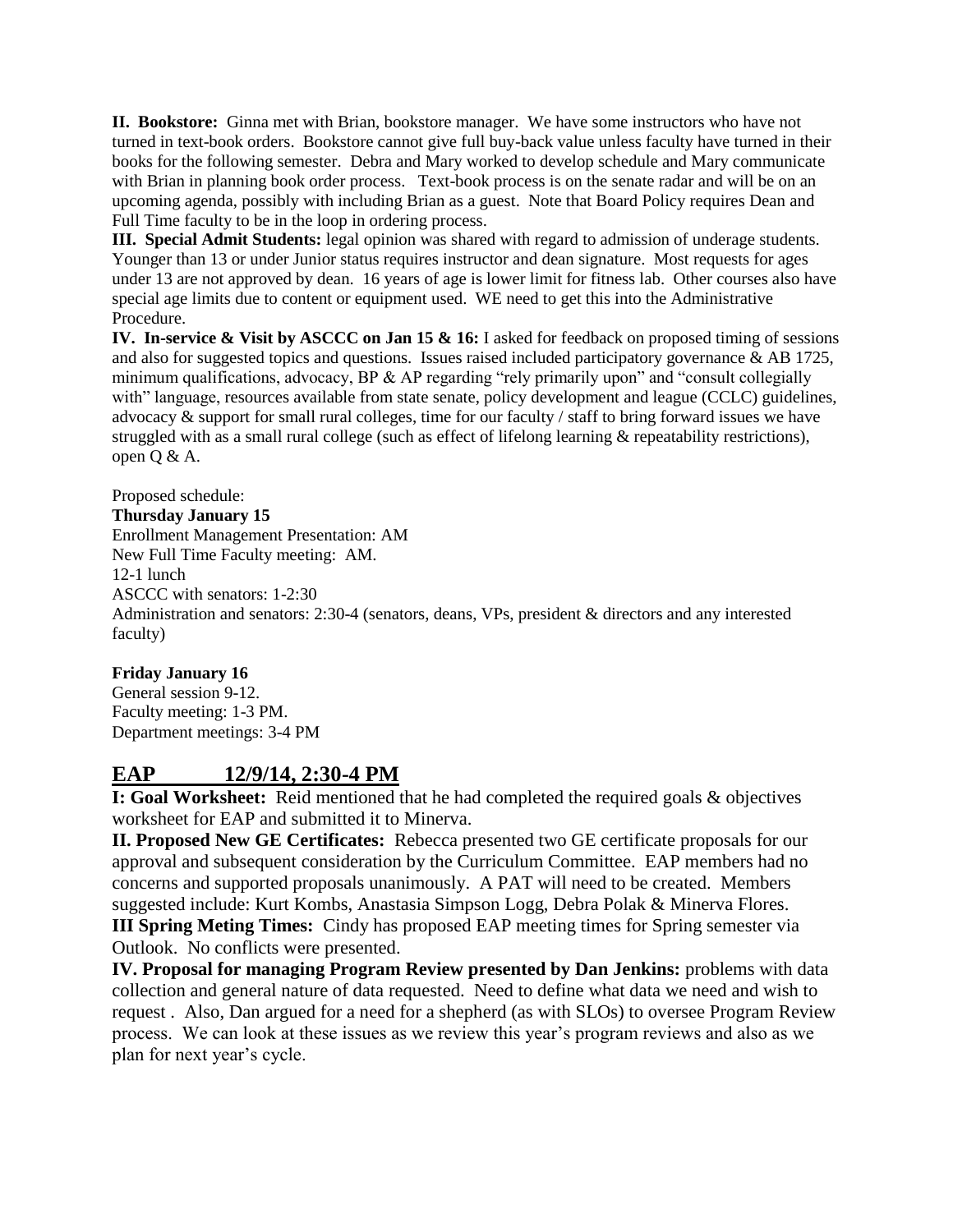# **PPAC 12/11/14, 3:30-5 PM**

Due to the storm and flooding, this meeting was held electronically. First reading documents will be forwarded to faculty for review once they have been approved by all PPAC committee members.

# **PBC 12/16/14, 2-3:30 PM**

**I: Non Resident Tuition:** Eileen introduce Joe Atherton, new director of fiscal services. Then she moved onto discussion of choice regarding setting of non-resident tuition fee. Calculated actual cost per unit is \$306 per unit. Statewide calculated cost is \$200. Neighboring districts range from \$193-\$250. This year we collected over \$300,000 in non-resident fees. Eileen recommended we adopt a fee of \$200 per unit.

**II. Staffing:** First, Eileen set the context of situation in which we are balancing budget with \$700,000 transfer from reserves. And outlook next 5 years out is increasing deficits. There is some good news from state, but nonetheless, budget is under stress. We currently right on edge of 50% Law. With projections factored in for remainder of this year, we are a bit under where we will need to be on 50% Law.

We then reviewed staffing requests as prioritized by the Staffing Committee. We considered which positions were new vs. replacements. We also considered moving ahead with positions that are independently funded through categorical funds. We each prioritized faculty, classified & management positions and submitted our recommendations to Arturo.

# **BOARD OF TRUSTEES MEETING 12/17/14**

# **(5 PM Ukiah Campus Board Room)**

This meeting was originally scheduled for December 10, but was rescheduled due to the storm. The meeting was called to order, but following the pledge and approval of the agenda, the meeting went directly into closed session. The meeting reconvened at 5:45.

Eileen presented the audit report to the BOT. BOT accepted the report.

Arturo presented his report. He added an update on his meeting with regard to Pt. Arena with S. Cardimona and A. West. He also presented optimistic outlook on Fort Bragg enrollment.

BOT welcomed new director of fiscal services Joe Atherton. BOT considered and approved policy revisions sent forward by PPAC. Arturo, Ginna and Minerva provided overview of Student Equity Plan which was presented for BOT approval.

The BOT moved ahead to item 8.7 which was an update on fund-raising and organizational efforts underway by college, science faculty and PA friends. The BOT then returned to item 7.5 which was a motion to authorize President Reyes to sign a letter of intent to proceed with a conservation easement with BLM with final approval at January meeting.

I left the meeting at this point (7 PM) due to a competing previous commitment. The entire meeting notes are included in minutes taken by Mary Lamb.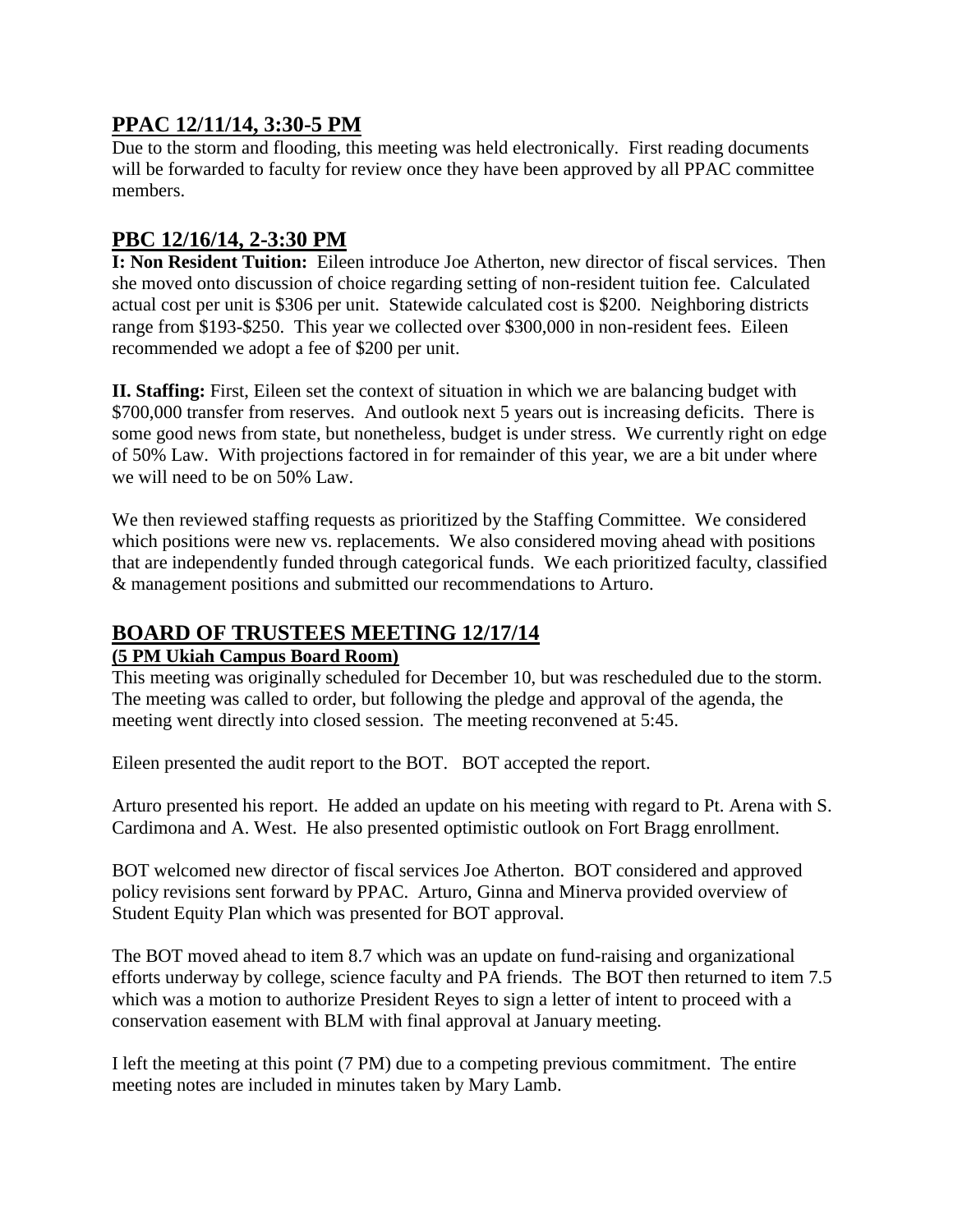# MINUTES Mendocino College Academic Senate Thursday, January 15, 2015 1:00 – 4:00 p.m., Room 4210

| Call to Order         | Reid Edelman called the meeting to order at: 1:02p.m.                                                                                                                                                                                                                                                                                                                          |
|-----------------------|--------------------------------------------------------------------------------------------------------------------------------------------------------------------------------------------------------------------------------------------------------------------------------------------------------------------------------------------------------------------------------|
| Present               | Sarah Walsh, Tascha Whetzel Jody Gehrman, Jason Edington, Steve<br>Cardimona, Jessica Crofoot, Dan Jenkins and Doug Browe                                                                                                                                                                                                                                                      |
| Absent                | Catherine McKay                                                                                                                                                                                                                                                                                                                                                                |
| Agenda Approval       | M/S/C (Edington/Gehrman) to approve the Agenda of January 15, 2015                                                                                                                                                                                                                                                                                                             |
| Minutes Approval      | No Minutes to approve                                                                                                                                                                                                                                                                                                                                                          |
| <b>Public Comment</b> | Vice President Guleff provided a brief update on Time Blocks – The<br>committee met last semester regarding the start of the evening classes for<br>Monday and Wednesday evenings and Tuesday and Thursday evenings.<br>The committee also discussed 4 unit classes meeting two days a week with<br>9:00 a.m. start time.                                                      |
|                       | VP Guleff mentioned that PPAC will honor Veterans Day on Wednesday,<br>November 11.                                                                                                                                                                                                                                                                                            |
|                       | A Discussion regarding Timeblocks for the 2016/2017 academic year will<br>be held in the fall.                                                                                                                                                                                                                                                                                 |
|                       | Edelman mentioned that the timeblocks presented by VP Guleff were<br>developed with faculty input and may not require further discussion.<br>However, if there are any concerns, the item can be agendized for a future<br>meeting.                                                                                                                                            |
|                       | The 2014 Student Achievement Standards Recommendation from ACCJC<br>is going to PBC next Tuesday. VP Guleff would like the Senate to review<br>the document. The minimum standards and goals are doing fairly well.<br>The areas to improve are transfer to four-year and certificate completion.                                                                              |
|                       | $1:00 - 2:30$ p.m. Session<br>Edelman welcomed Delores Davison and Kale Braden to the meeting                                                                                                                                                                                                                                                                                  |
|                       | <b>Delores Davison</b> is a graduate of the University of California Davis and<br>the University of Oregon. She served as the college's Curriculum<br>Committee chair and Academic Senate vice president of Foothill College<br>from $2004 - 2008$ and as the Academic Senate president from $2008 -$<br>2014. She was elected to the Academic Senate for California Community |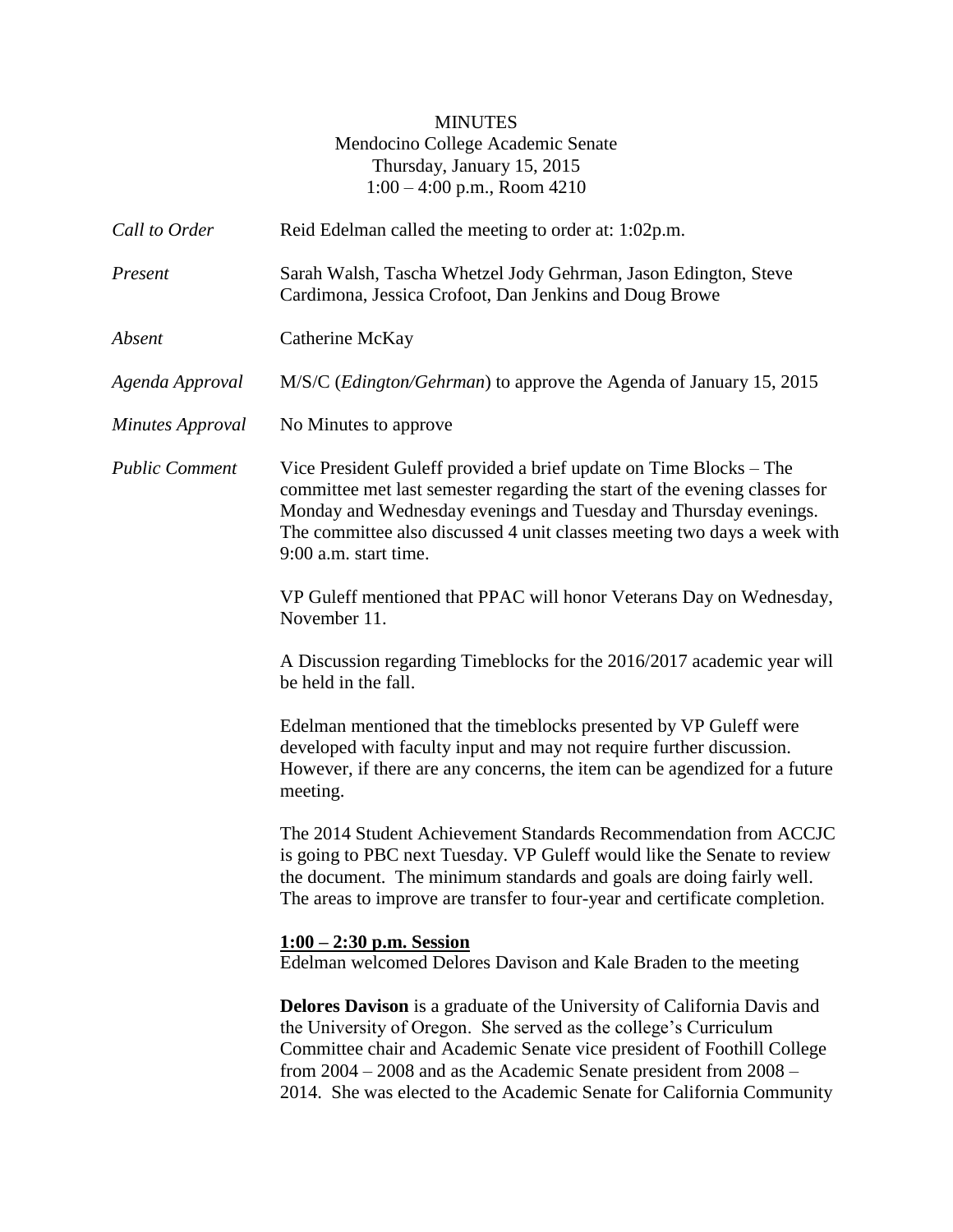College's Executive Committee in 2010 and has chaired the Resolutions, Vocational Education, Online Education, Accreditation and Professional Development Committees, as well as, chairing and serving on numerous task forces. She is currently serving as the ASCCC Area B representative.

**Kale Braden** holds an M.F.A. in Theatrical Design from the University of Hawaii and an Ed.D. from Argosy University in Educational Leadership. He is a Professor of Theatre at Consumnes River College, a position that he has held since 1998. He has recently served on two ACCJC Accreditation visiting teams. He was elected to the Academic Senate for California Community Colleges' Executive Committee in 2014. Kale currently chairs the Relations with the Local Senates Committee, serves on several other state-wide committees and is serving as one of the two ASCCC North representatives.

Braden mentioned the Donahoe Act -- <http://www.ucop.edu/acadinit/mastplan/donahoe.htm>

According to Braden, the document is available on the local Senate website and states what should be done for the people of California. The choices were made in the master plan in Silicon Valley in 1960. In 1986 a panel came together along with the legislature to re-open the master plan. First Senates were formed in 1968 --- AB1725 established Tenure/10+1 – It provided the Senate a voice, a more legal say over the curriculum. The document helped to provide structured to our Senates, which function much differently from the UC and CSU systems.

## **Introduction to participatory governance and AB 1725**

AB 1725 – What the Community Colleges could be: [http://www.asccc.org/resolutions/ab-1725-community-college-reform#](http://www.asccc.org/resolutions/ab-1725-community-college-reform) [http://www.ccccs.org/helpful\\_links/ab1725.html](http://www.ccccs.org/helpful_links/ab1725.html)

In regards to Academic and Professional  $-10+1$ , the use of rely primary upon, collegial consultation or mutually agree upon, none of them are absolutely powerful. The use of them depends on your relationship with your administration and governing Board.

Braden mentioned the Board should rely upon the advice of the Senate in regards to Curriculum.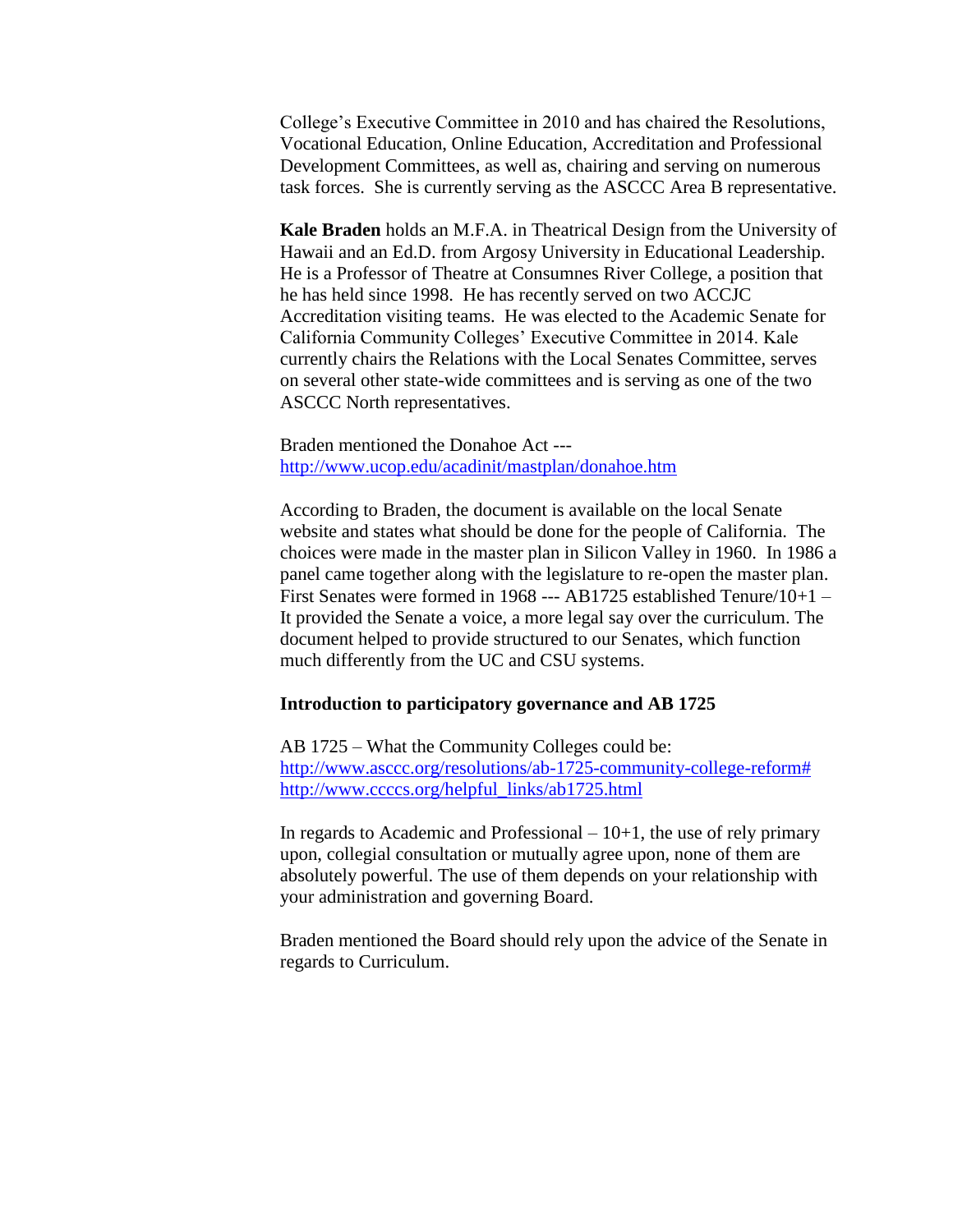# **Best practices for interactions with administration and other campus constituent groups**

Braden suggested that a union representative or liaison attend Senate meetings. If a discussion takes place at the Senate meetings they are aware of whether it is a union issue.

He also suggested that a classified senate liaison attend the Academic Senate meetings and vice versa, as well as, the Student Senate. He mentioned that building relationships are very powerful and important.

# **Academic Senate roles in policy development and league (CCLC) guidelines**

Referred to as "Effective Practices" - The fundamental ideas behind the CCLC is to set guidelines/goals to fit within particular parameters.

If Board Policy hit upon 10+1, then it should go the Academic Senate for review.

Edelman mentioned that our administration prefers not to deviate from CCLC recommended policies. We have been told that there is more flexibility with the Administrative Procedures. Some of the Board Policies that are being updated have not been updated for 20 years.

Braden stated that 65% of the colleges use the CCLC numbering guidelines for policies. The Board policies are appropriately more general.

# **Developed protocols and means within committee structure. Discussed prior to Board interaction**

Braden suggested that the Senate work with the Board to establish the process.

Jenkins mentioned - We have a good process and working relationships are respectful. There is a cooperative relationship with bargaining units and the faculty's relationship with classified staff is good.

## **2:30 – 4:00 p.m. Session**

Kale Braden and Dolores Davison from the CA Statewide Academic Senate continued their session with the Mendocino College Academic Senate. They were joined by members of the Mendocino College administrative team, including Arturo Reyes, Debra Polak, Steve Hixenbaugh, and Eileen Cichocki.